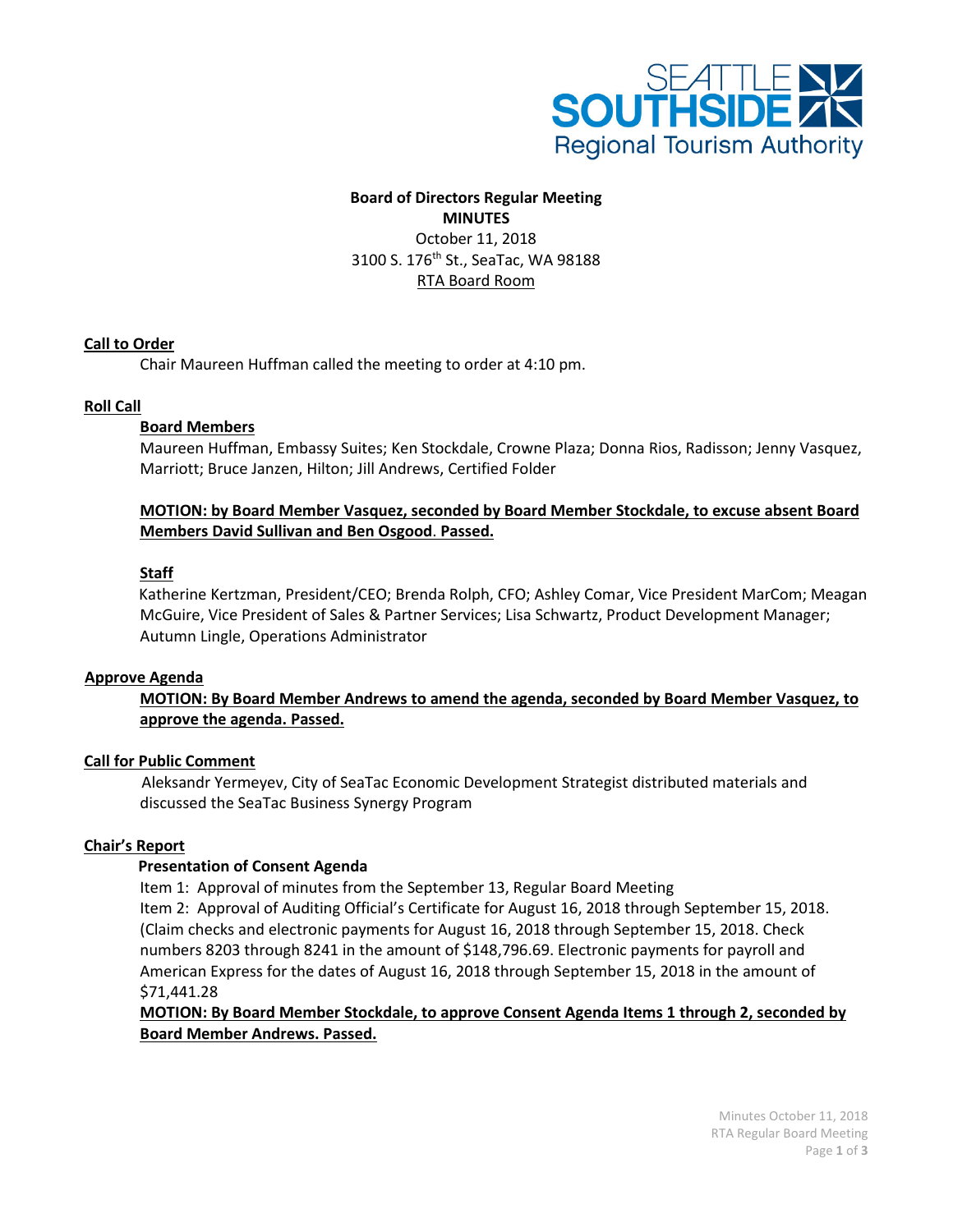## **Financial Reports**

• CFO Rolph provided the Board with finance reports that gave an overview of the RTA finances and answered questions.

## **President's Report**

## **Informational:**

- Advocacy Update President/CEO Kertzman informed the Board of RTA that a poll disclosed that a petition would not be successful
- Board Position #8 is open leaving the Treasurer position open.
- Destination Development Advisory Committee Chair position open.

## **Action Items:**

**MOTION #2018-021: By Board Member Vasquez, to elect Board Member Stockdale as Board Treasurer, seconded by Board Member Andrews. Passed.**

**MOTION #2018-022: By Board Member Andrews, to elect Board Member Vasquez as Destination Development Advisory Committee Chair, seconded by Board Member Rios. Passed.**

• Remove Apple iPhone (IMEI 5732075709989) as RTA property due to clerical error. The RTA will be reimbursed for any expenditures accidentally encumbered by the RTA.

**MOTION #2018-023: By Board Member Vasquez to remove Apple iPhone as RTA property and direct staff to insure any accidental expenditures encumbered by the RTA are reimbursed, seconded by Board Member Andrews. Passed**

• Resolution No. 2018-007, Setting the Regular Meeting Schedule for Calendar Year 2019. **MOTION #2018-024: By Board Member Andrews to approve Resolution No. 2018-007, setting the Regular Meeting Schedule for Calendar Year 2019, seconded by Board Member Vasquez. Passed.**

• Approve BPP#009A-2016 Revision 2, Business Expenses

 **MOTION #2018-025: By Board Member Vasquez to approve BPP#009A-2016 Revision 2, Business Expenses, seconded by Board Member Stockdale. Passed.**

## **Staff Reports**

## **Informational:**

- Van Wrap Vice President of MarCom Comar noted that 3 quotes were obtained. RTA chose Studio 3 (\$9,000) as it was the best quality and should be completed by the end of the month.
- Executive Division Budget President/CEO Kertzman provided an overview of the Executive Budget. She mentioned the RTA is pleased with IT contractor PopularNetworks
- Destination Development Department Budget Product Development Manager Schwartz noted a "Restaurant Week" was in the works, RTA seeking matching dollars from the cities. Sponsoring "Art in the Park" again. Board Member Vasquez mentioned "Boos and Booze" as a possible event. Board Member Stockdale introduced the idea of incorporating "The Walking Dead" into an event. O another note, BrightSign is overcoming installation obstacles.
- Visitor Center Department Budget President/CEO Kertzman noted she has been supervising the VC for insights into future needs